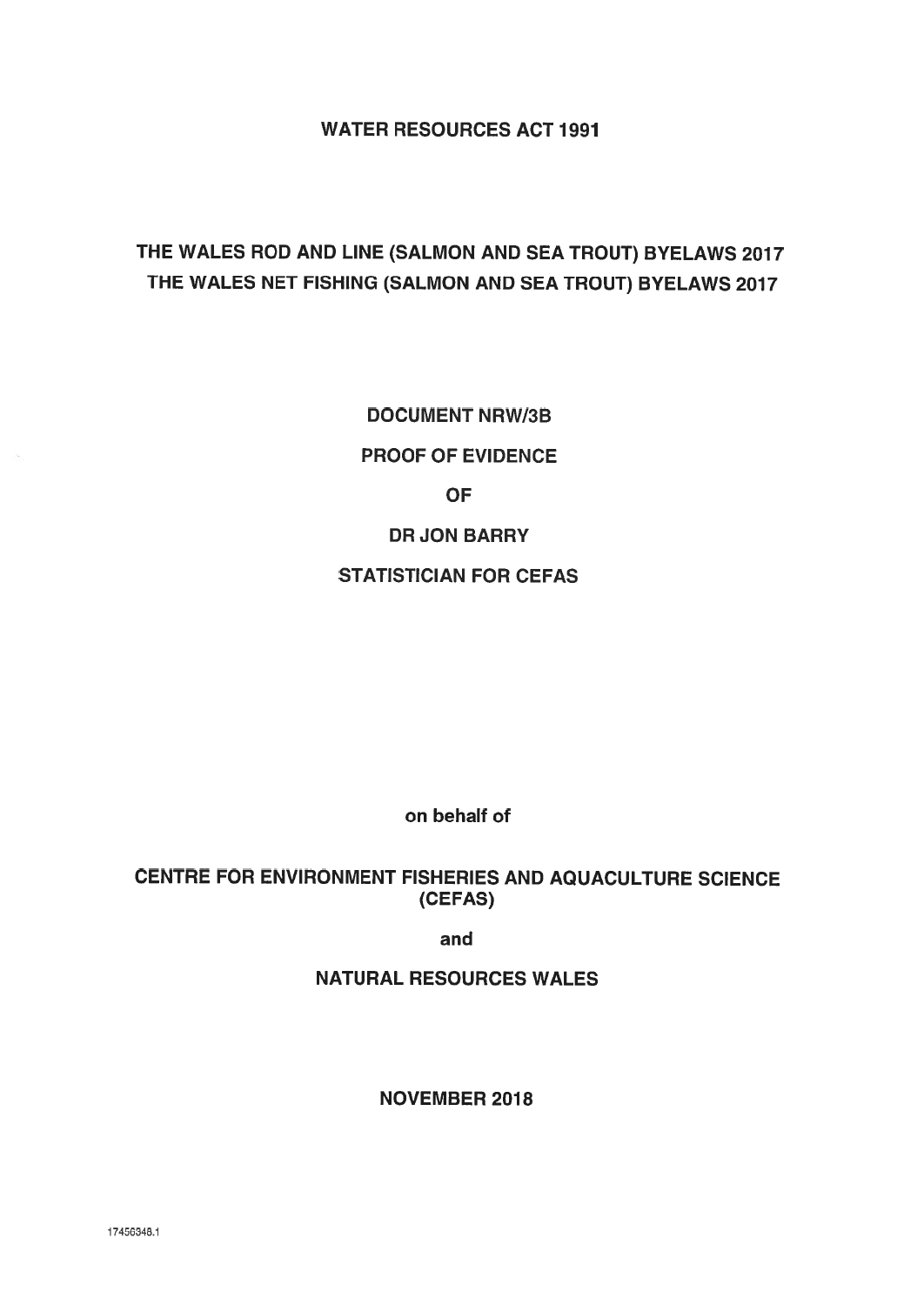## **National River Classification Model - Report**

Dr. Adrian O'Hagan and Dr. Michael Fop

#### Aim

- • Evaluate and discuss the current methodology used for the National river classification model and its application to determine <sup>a</sup> river's Stock status
- •Give a brief description of some possible alternatives and their benefits.

### Current method

The status of individual river stocks in England and Wales is assessed annually against stock conservation limits (CLs) and managemen<sup>t</sup> targets. The managemen<sup>t</sup> objective (MO) for salmon stocks in England and Wales is that they should meet or exceed their CLs in at least four years out of five, on average. An approac<sup>h</sup> introduced in <sup>2004</sup> provides <sup>a</sup> way of summarizing the performance of <sup>a</sup> river's salmon stock over the last <sup>10</sup> years (including the current year) in relation to its CL. Regression analysis is applied to egg deposition estimates from the last <sup>10</sup> years, on the assumption that there might be an underlying linear trend over the period. The method fits <sup>a</sup> <sup>20</sup> percentile regression line to the data and evaluates the probability that this regression line is above the CL, and thus that the CL will be exceeded four years out of five (the managemen<sup>t</sup> objective). Compliance in the future <sup>5</sup> years is assessed by considering the predicted regression values. When the upper bound (95 percentile) of the regression line confidence interval is below the CL line, the river is judged to be "At Risk", with <sup>a</sup> probability of <5% of meeting its managemen<sup>t</sup> objective.

#### **Comments**

The current assessment method implements <sup>a</sup> linear regression model to describe the deposited egg counts (in millions) as <sup>a</sup> function of the year. However, the approac<sup>h</sup> is inadequate for this type of data and the intent for multiple reasons:

1. fitting <sup>a</sup> regression where the egg counts are expressed as <sup>a</sup> linear function of the year is not adequate to investigate the deposition trend over time. In the regression, the year is used to explain the variability in egg counts, however other factors may affect this quantity and time is not an appropriate variable to regress against. It is <sup>a</sup> categorical and not numerical variable and hence violates the basic requirements of this statistical model. Recoding of years to integer values as has been done does not remedy this problem.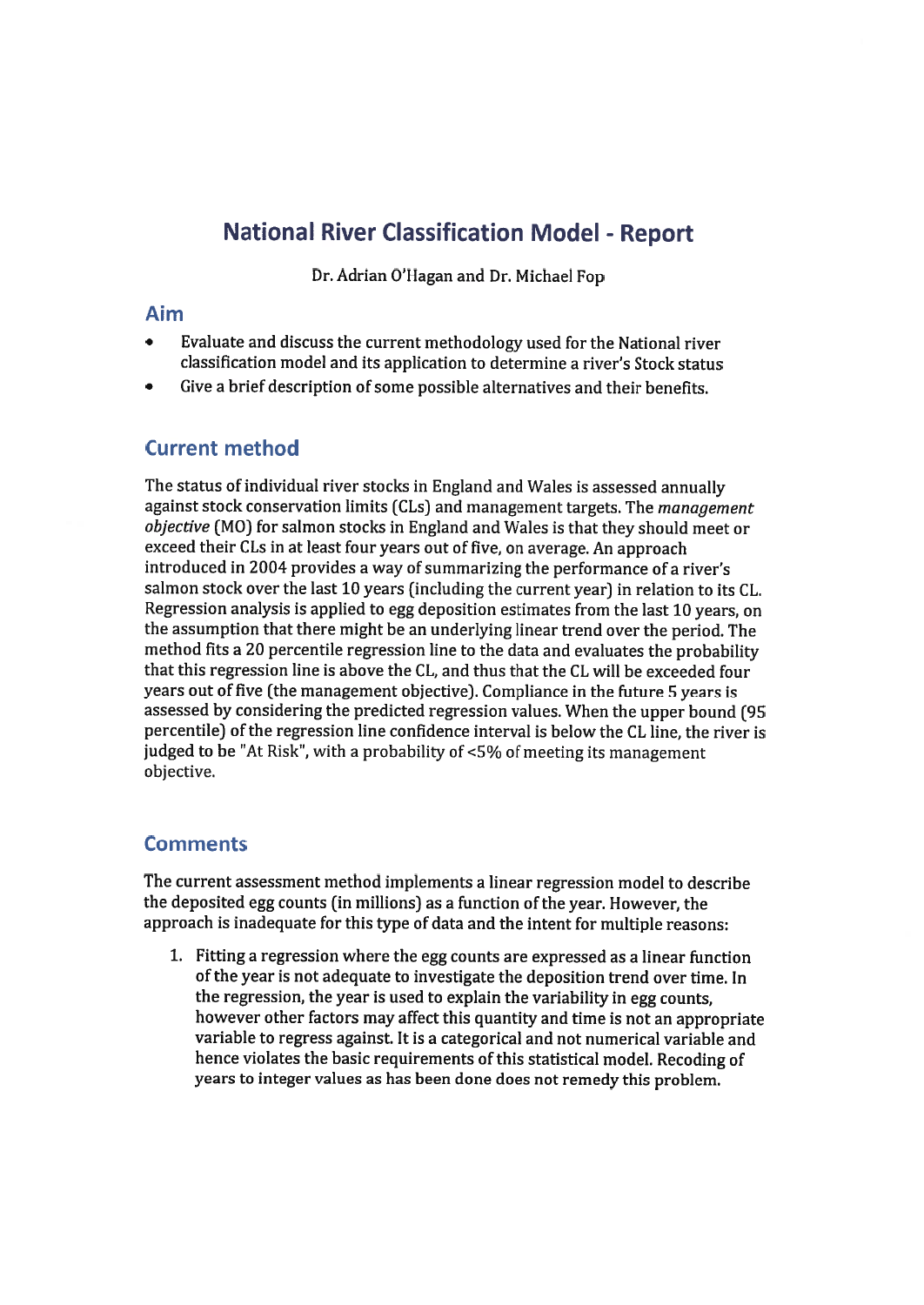- 2. A regression model is not <sup>a</sup> suitable model to describe the evolution of egg counts over time. Indeed, the regression model does not take into account the time dependence in egg counts from one year to the other, which is <sup>a</sup> crucial aspec<sup>t</sup> of the process.
- 3. Even setting aside the fact that the regression variable is not appropriate, assuming <sup>a</sup> linear trend is too restrictive and does not reflect the behavior of the data. Once <sup>a</sup> trend is taken, the model strictly follows it and does not allow for possible variations represented by jumps in egg counts. It also does not reflect the non-linear nature of the data trend, which is decidedly quadratic or U shaped in many instances.
- 4. 20 percentile regression is applied. The logic behind this seems to be to infer a pure ad hoc conservative estimate and there is no statistical justification for this approach. Any such conservatism should only be conferred through setting of the CLs which in turn must be justified by conservation theory, which is <sup>a</sup> non-statistical challenge. The statistical modelling and predictions should be performed strictly on <sup>a</sup> best estimate basis, which is not currently being done.
- 5. Only 10 years (and thus 10 observations) are used to compute the regression line. Assessment is based only on few observations and any statement (especially related to future compliance) is likely to be not valid and subject to very high uncertainty. This may necessitate changing the underlying calculations for egg deposition to apply over shorter periods of time than annually but would be very beneficial to model building and prediction. If this is not possible and only annual assessments can be made then this further necessitates a move away from <sup>a</sup> regression-based approach to <sup>a</sup> moving averages or time series based approach.
- 6. Key variables are not included in the Annual Assessment that would necessarily impact on estimated stock levels, such as rod effort/catch performance/success and weather factors. There is no statistical justification for not including such variables, where available, in order to improve model predictive performance and to replace the use of year, which is not <sup>a</sup> valid predictor. It may prove difficult to undertake nationally but we sugges<sup>t</sup> that rod effort/catch performance and weather factors are appropriate for consideration and incorporated in <sup>a</sup> valid and expanded regression model if this approach is maintained. It is notable that these were suggested improvements were taken as to be adopted in the 2004 3.1.3 Spawning Escapement Recommendations.
- 7. No model validation is performed. The quality of the model should be evaluated by comparing the predicted egg counts versus the actual observed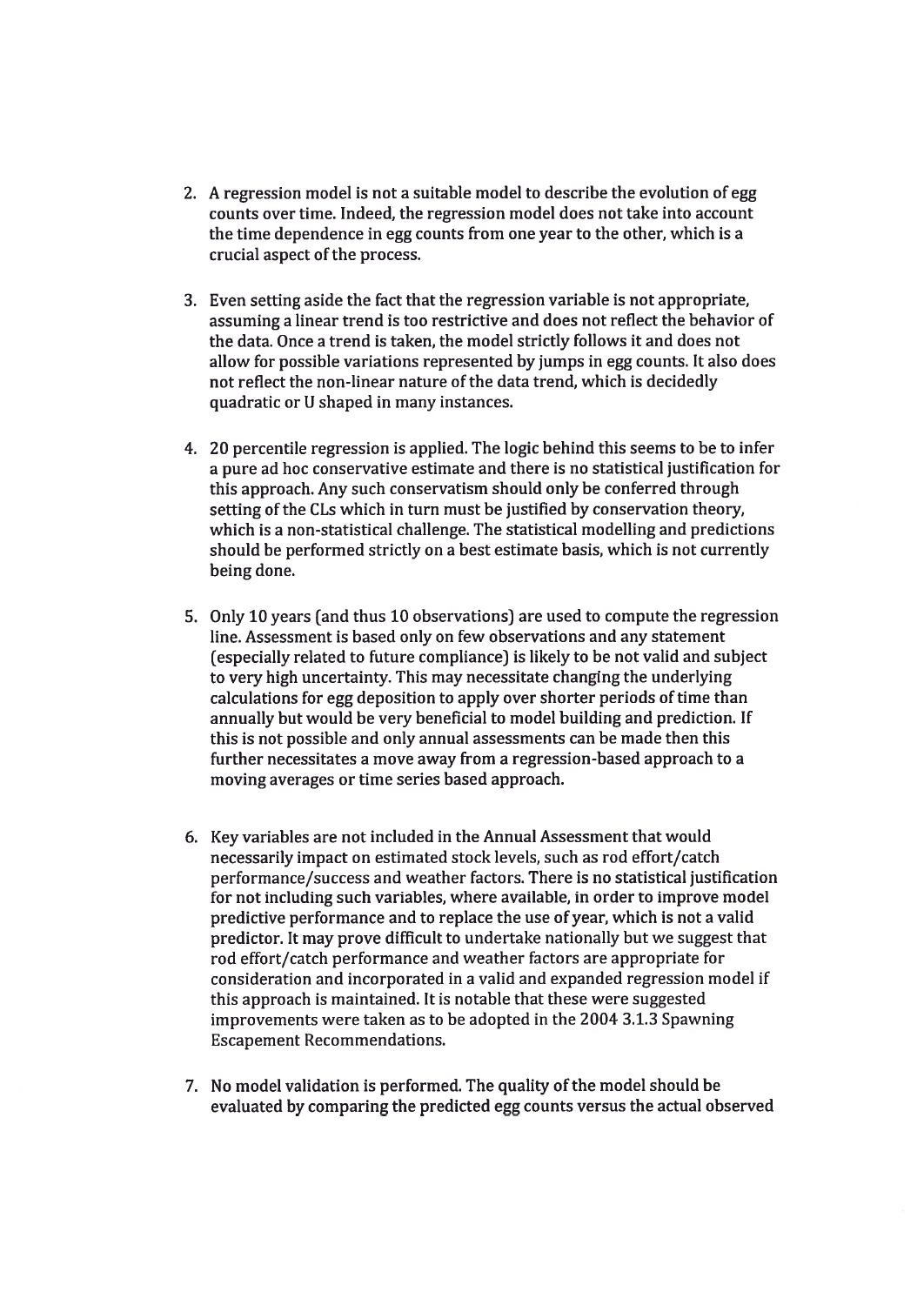egg counts that subsequently emerge as the years pass. If done, significant error in the predicted versus actual egg counts based on the current methodology will be evident and this should be addressed through the suggested major amendments to the methodology used.

- 8. The objective of the approac<sup>h</sup> seems to identify the likelihood of the eggs deposition failing to meet the managemen<sup>t</sup> objective by evaluating the probability that the regression line will be above/below the CL. The confidence intervals reported are misinterpreted and do not measure this quantity. Probabilities cannot be inferred from confidence bounds, even for <sup>a</sup> single year projection, but certainly not over multiple years based on lower confidence bounds. This renders the subsequent classification of rivers into AR ,PaR, PNaR and NaR categories based on these probabilities invalid.
- 9. Likelihood of stocks meeting required thresholds should be based on predicted stock counts versus <sup>a</sup> conservation-justified threshold, not on relative levels of confidence bounds versus <sup>a</sup> conservation threshold. The percentages attached to confidence intervals relate to the percentage of the time an individual year's interval will contain the true value under repeated sampling, they do not map to probabilities of <sup>a</sup> particular outcome being true or not true. The current classification of rivers into AR ,PaR, PNaR and NaR statuses based on this reasoning is deeply flawed.
- 10. The flaws in the current regression-based methodology are particularly evident in the context of the ad hoc adjustment/correction made following 2003 when actual outcomes were markedly out of sync with those forecast from the modelling process. Persistence with the current methodology will inevitably necessitate further such ad hoc adjustments/corrections since the underlying approach is not statistically valid or robust.
- 11. There appear to be further fundamental misunderstandings in producing the AR ,PaR, PNaR and NaR bands. The probability of meeting the MO in 2004 is described as "exceeding CL in <sup>4</sup> out of <sup>5</sup> years", which makes logical sense. An amendment to include "on average" came in 2008 when the probabilities (which are themselves flawed) were used to produce the bands. This idea of something being true "four out of five years on average" is not logically sound. An outcome may be true four out of five years, or the average value of <sup>a</sup> quantity over five years may be above <sup>a</sup> threshold, but there is no logical meaning in saying that something is true on average over four out of five years.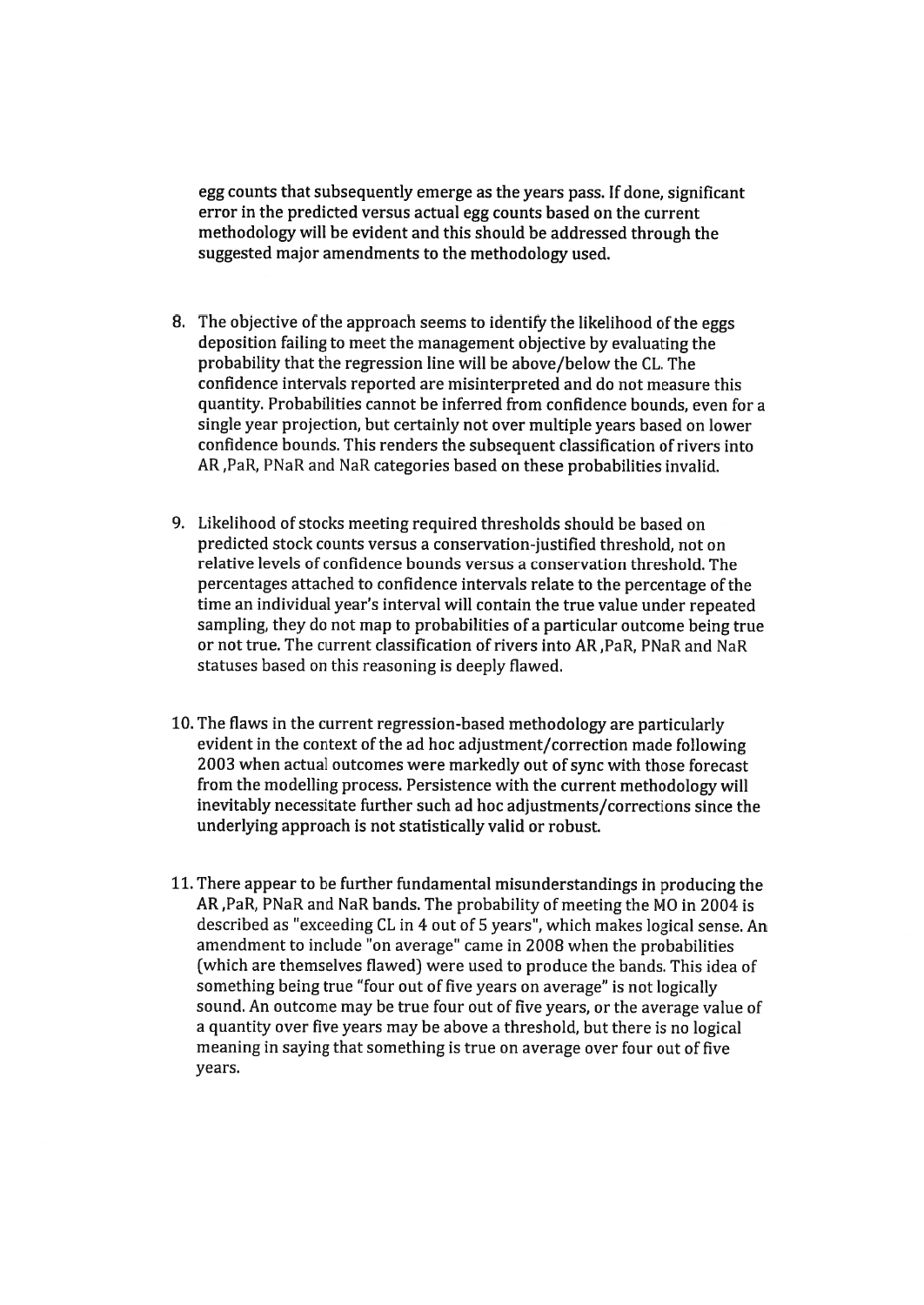12. The effects of such misunderstandings are evident throughout the observed data versus banded predictions/decisions. Two rivers (Ribble & Lune) have clear CL achievement over the last 10 years and ye<sup>t</sup> are both AR in 2016 and in 2021 have a specified <5% probability of meeting MO. This contrasts with the Wye for example, where it has failed CL in 9 of the last 10 years but is PaR in 2016 (specified to have 5% to 50% probability of meeting MO) and PNaR in 2021 (50% to 95% probability of meeting MO). The reasons for such issues arising are the fundamental flaws in the underlying regression-based approach and use of probabilities derived incorrectly from confidence bands.

#### **Discussion**

The regression-based approach used so far seems biased towards excessive protectionism of stocks via extremely pessimistic and unrealistic forecasting and does not correctly represen<sup>t</sup> the uncertainty around actual and future egg counts. An alternative approach based on time series models should be used to better reflect the nature of the data, the dependence over time and the uncertainty about the actual counts.

The following figure shows <sup>a</sup> simple comparison between regression, Auto Regressive (AR] model and <sup>a</sup> Moving Averages (MA] model for river Eden based on data for the period 2007-2016. The grey shaded area shows the 95% confidence interval calculated around the ensuing predictions over predictions made 5 years into the future.

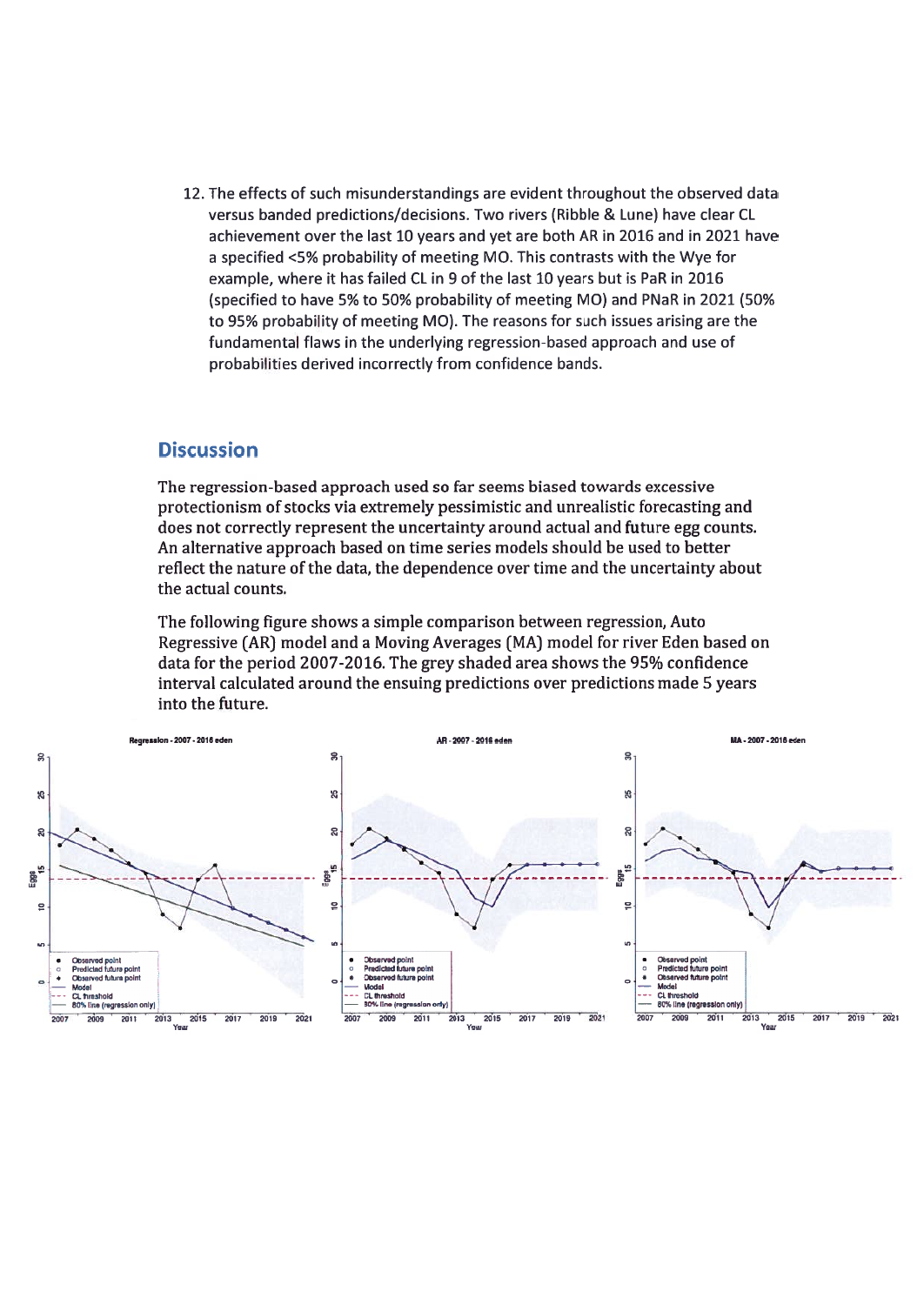Note that the AR model is <sup>a</sup> type of time series model where the egg counts at year (t) depend on the previous year (t-1) egg counts and <sup>a</sup> componen<sup>t</sup> of random error. Formally, the equation for egg counts at year (t) would be:

 $Egg_{(t)} = aEgg_{(t-1)} + Error_{(t)}$  where ais a coefficient.

The AR model applied here is <sup>a</sup> simplified version for illustrative purposes only, with only dependence on the previous year conferred. If selected as <sup>a</sup> predictive model, it should be adapted to confer appropriate dependence structure for egg counts based on <sup>a</sup> four to five-year historical data linkage window. However, the underlying principle and the nature of the observed outcome cited below will persist.

The MA model is <sup>a</sup> time series model where the egg counts at year (t) depend on an average egg counts (common to all years), the error componen<sup>t</sup> from the previous year (t-1) and the error componen<sup>t</sup> at the current year (t). The equation for the model is

 $Egg_{(t)} = Average + bError_{(t-1)} + Error_{(t)}$  where bis a coefficient.

As we can see, the models consider the time dependence of egg counts at <sup>a</sup> <sup>g</sup>iven year (t) on egg counts from <sup>a</sup> previous set of years and naturally include <sup>a</sup> componen<sup>t</sup> of uncertainty.

According to the regression model, the river would almost fail to meet the CL threshold over the observed period 2013-2016 and also in the future years 2017- 2021. That is because the regression line is biased by the downward trend of the previous period 2007-2014, and it does not take into account the increase in the period 2015-2016. The time series models, AR and MA, better depict the egg counts trend over time and give <sup>a</sup> different picture. According to these models, the river would be judged as uncertain.

The regression approac<sup>h</sup> also did not correctly represen<sup>t</sup> the trend of egg counts in the past. The following figure reports data for river Eden for the observed data period 2004-2013, where the period 2014-2018 would be object of future compliance assessment. However, the actual egg counts for the years 2014, 2015 and 2016 are available, thus we can compare the modelled trend with the actual trend. Note that "asterisk" points do not enter into the model estimation process and need to be predicted.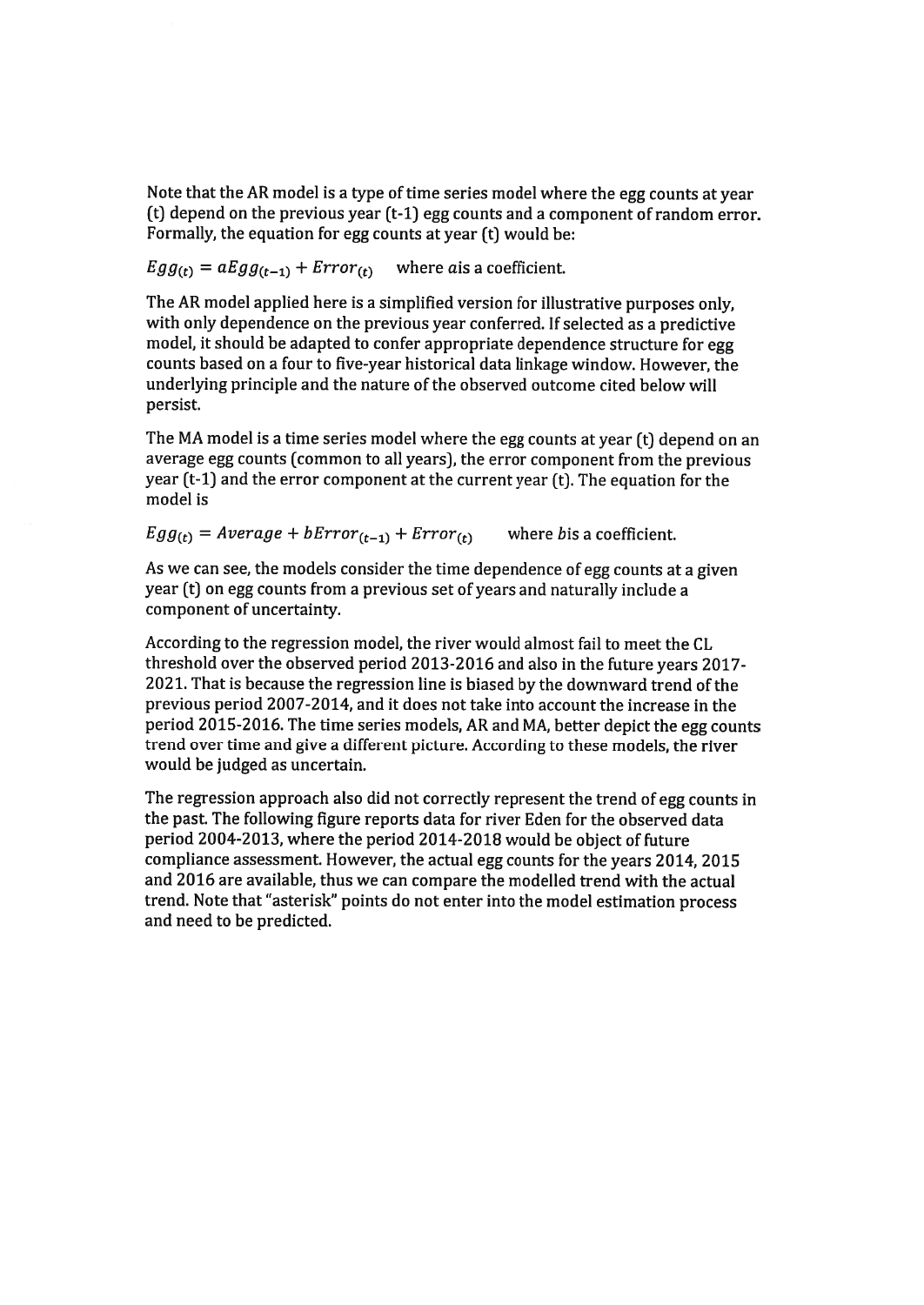

The regression line completely misses the actual egg deposition trend. On the other hand, the time series models consider more uncertainty and correctly take into account the possibility of an increase in egg deposition.

Four appendices are provided to this repor<sup>t</sup> that provide, for the Eden, Ribble, Wye and Lune, year-on-year side-by-side comparisons of the regression, MA and AR approaches, contrasting the differences in the predicted five year values produced by the valid time series approached (MA and AR) versus the invalid regression model (current methodology).

We also wish to stress again that too few data points are used in the current model estimation process (only <sup>a</sup> 10 data-point time window is considered). All the available data should be used and should be supplemented with data collected and incorporated more than once per year if possible.

However, if this is not possible, this provides additional motivation to move away from <sup>a</sup> regression-based approach and towards <sup>a</sup> time-series based approach such as moving averages or an auto-regressive model. In the latter cases, restriction to more recent observations will generally provide <sup>a</sup> more accurate prediction of stock levels in future years. A corresponding Scottish stock model ofthis nature, based on 5 year moving averages, provides an obvious alternative to the current flawed regression approach and is already in use for this purpose in Scotland.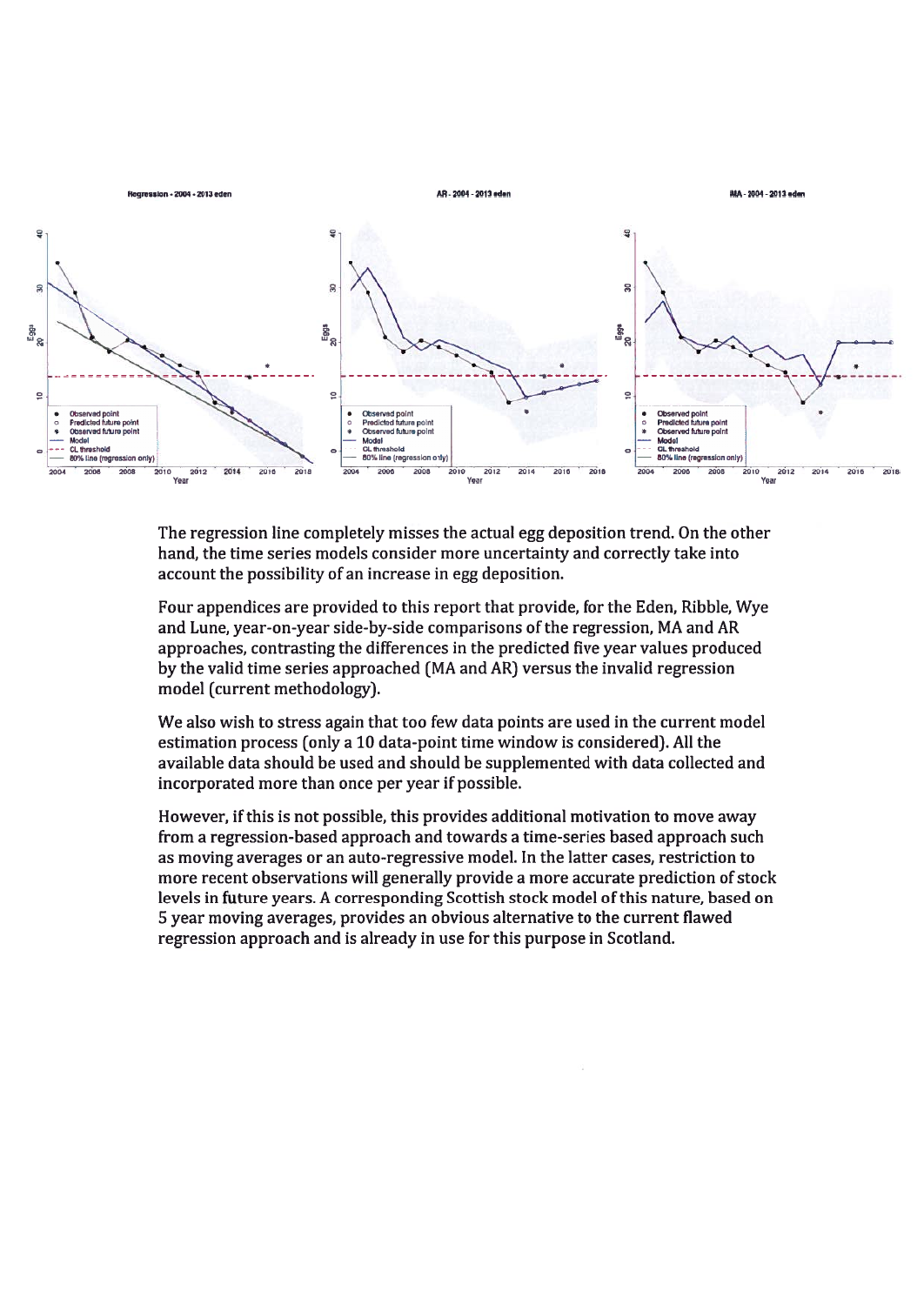# National River Classification Model — Qualified Statement

Dr. Adrian O'Hagan and Dr. Michael Fop

#### Aim

- Evaluate and discuss the current methodology used for the National river classification model and its application to determine <sup>a</sup> river's Stock status
- •Give <sup>a</sup> brief description of some possible alternatives and their benefits.

#### NOTE: THIS "QUALIFIED STATEMENT" REPRESENTS A CONDENSED SUMMARY OF THE CORRESPONDING "REPORT" AND ITS ASSOCIATED APPENDICES.

Fitting <sup>a</sup> regression where the egg counts are expresse<sup>d</sup> as <sup>a</sup> linear function of the year, as is currently done, is not adequate to investigate the deposition trend over time. "Year" is <sup>a</sup> categorical and not numerical variable and hence violates the basic requirements ofthis statistical model.

The regression model does not take into account the time dependence in egg counts across years, which is <sup>a</sup> crucial aspec<sup>t</sup> of the process, another reason it is not fit for purpose.

Assuming <sup>a</sup> linear trend in the regression model is too restrictive and does not reflect the true behaviour of the data. Once <sup>a</sup> trend is taken, the model strictly follows it and does not allow for possible variations represented by more recent increases in egg counts. The true trend is generally curved and reflects these recent increases in making more optimistic projections.

20 percentile regression is used, apparently to confer prudence. However, there is no statistical justification for this approach. Any such conservatism should only be conferred through setting of the CLs. The statistical modelling and predictions should be performed strictly on <sup>a</sup> best estimate basis, which is not currently being done.

Only <sup>10</sup> years/observations are used to compute the regression line. Future predictions regarding compliance are hence exposed to high uncertainty. Increased observation count through more frequent observation of the process could remedy this but if not possible, there is further motivation to move away from <sup>a</sup> regression-based approach.

Key variables are not included in the Annual Assessment that would necessarily impact on estimated stock levels, such as rod effort/catch performance/success and weather information. These should be included as valid numerical regression variables, in <sup>p</sup>lace of year, if the regression-based approach is to be maintained.

No model validation is currently performed. The quality of the regression model should be evaluated by comparing the predicted egg counts versus the actual observed egg counts that subsequently emerge as the years pass. If done, significant error in the predicted versus actual egg counts based on the current methodology will be evident.